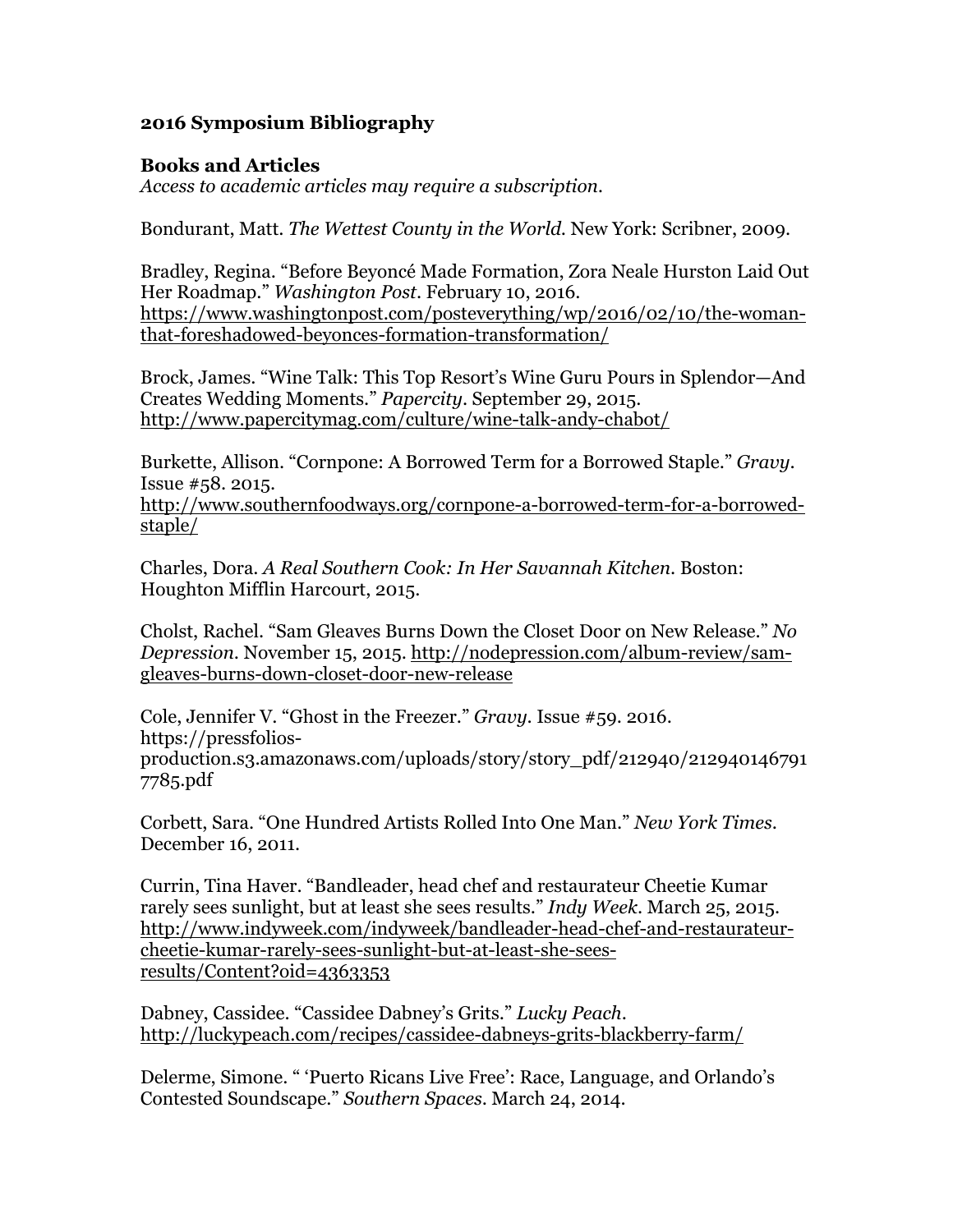https://southernspaces.org/2014/puerto-ricans-live-free-race-language-andorlandos-contested-soundscape

DeJesus, Erin. "Why Chef Kelly English Is Expanding from Memphis to Oxford, Mississippi." *Eater*. December 3, 2014. http://www.eater.com/2014/12/3/7317497/kelly-english-casual-conceptmemphis-mississippi

Dragonwagon, Crescent. *The Cornbread Gospels.* New York: Workman Publishing Company, 2007.

Elmore, Bartow J. *Citizen Coke: The Making of Coca-Cola Capitalism*. New York: Norton, 2014.

Engelhardt, Elizabeth. *A Mess of Greens: Southern Gender and Southern Food*. Athens: University of Georgia Press, 2011.

Essig, Mark. *Lesser Beasts: A Snout-to-Tail History of the Humble Pig*. New York: Basic Books, 2016.

"F&W Star Chef: Vishwesh Bhatt." *Food & Wine 2013.*

Fussell, Betty. *The Story of Corn*. Albuquerque: University of New Mexico Press, 2004.

Gillespie, Kevin. *Pure Pork Awesomeness: Totally Cookable Recipes from Around the World*. Kansas City: Andrews McMeel, 2015.

Graslie, Serri. "The 'Sioux Chef' Is Putting Pre-Colonization Food Back on the Menu." NPR. October 7, 2104. http://www.npr.org/sections/thesalt/2014/10/07/354053768/the-sioux-chef-isputting-pre-colonization-food-back-on-the-menu

Greene, Jonathan. *Distillations and Siphonings*. Frankfort: Broadstone, 2010.

Harvey, Jessica. "Jean-Paul Bourgeois: Up In Smoke?" Nicholls State University Alumni Federation. Blog post. February 12, 2014. http://www.nichollsalumni.org/2014/02/12/jean-paul-bourgeois-up-in-smoke/

Hooper, Hayden. "Helen Turner: Queen of Barbeque." *Social South*. 2013. http://socialsouthmag.com/food/helen-turner-queen-of-barbeque/

House, Silas and Neela Vaswani. *Same Sun Here*. Somerville: Candlewick, 2012.

Howell, Rebecca Gayle. *Render / An Apocalypse*. Cleveland: CSU, 2013.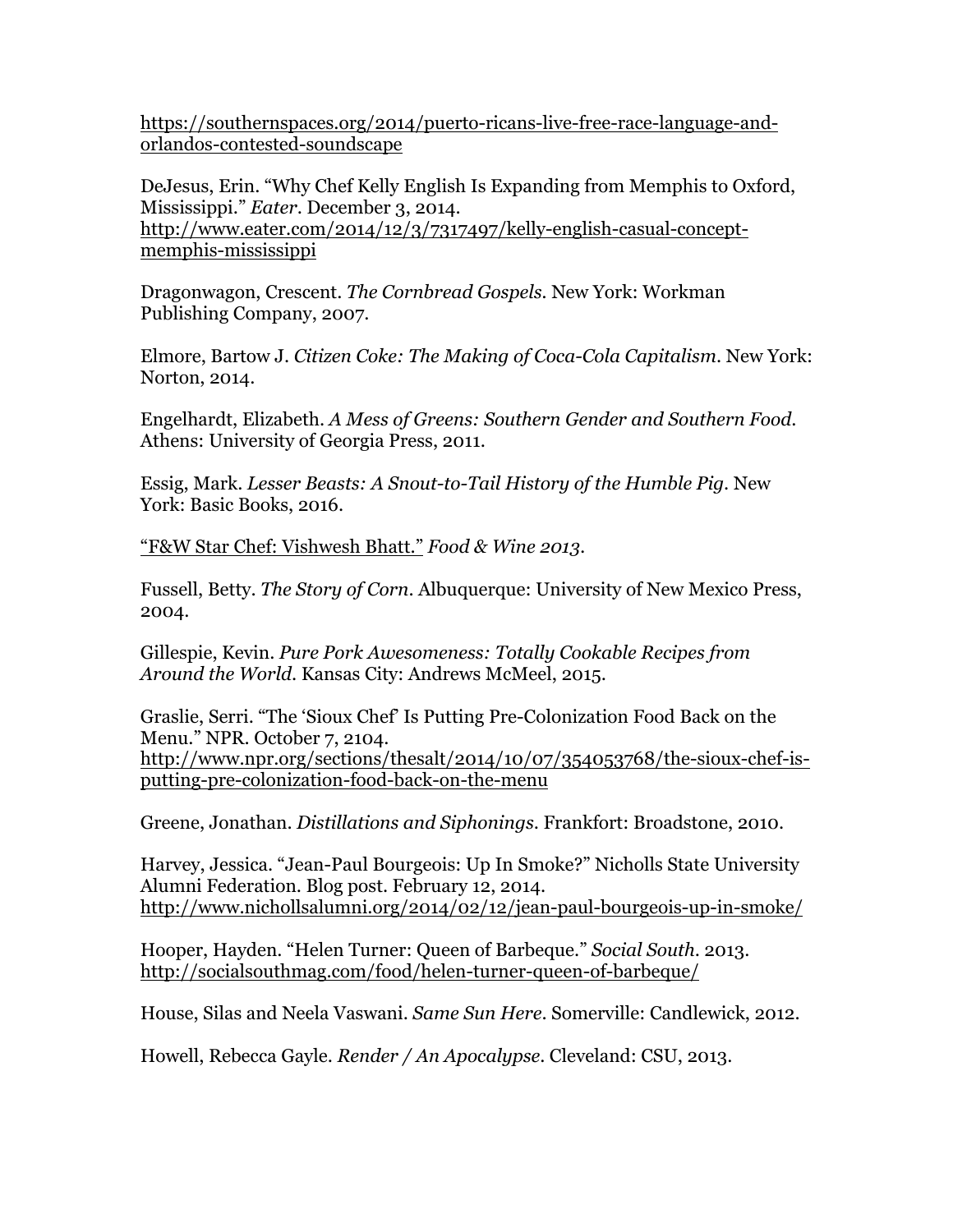Jackson, Stephen. "Meet Stephen Satterfield, Food Culture Expert and Nopalize Cofounder." *Hoodline*. January 25, 2015. http://hoodline.com/2015/01/meet-stephen-satterfield-food-culture-expertand-nopalize-founder

Khong, Rachel. "On Being Black in the Kitchen: Edouardo Jordan on the Lack of Black Chefs in Fine Dining." *Lucky Peach*. Issue #18. 2016. http://luckypeach.com/on-being-black-in-the-kitchen-edouardo-jordan/

Laudan, Rachel. *Cuisine and Empire: Cooking in World History*. Oakland: Univ. of California, 2013.

Long, Rob. *Conversations with My Agent (and Set Up, Joke, Set Up, Joke)*. New York: Bloomsbury Publishing, 2014.

McDermott, Nancie. *Southern Soups and Stews: More than 75 Recipes from* 

*Gumbo and Burgoo to Etouffee and Fricassee*. San Francisco: Chronicle, 2015.

McMillan, Tracie. *The American Way of Eating: Undercover at Walmart, Applebee's, Farm Fields and the Dinner Table*. New York: Scribner, 2012.

Ownby, Ted, ed. *The Civil Rights Movement in Mississippi (Chancellor Porter L.Fortune Symposium of Southern History)* Jackson: University Press of Mississippi, 2013.

Passidomo, Catarina. "Right to (feed) the city: race, food sovereignty, and food justice activism in post-Hurricane Katrina New Orleans." Dissertation (Ph.D.), University of Georgia, 2013. https://getd.libs.uga.edu/pdfs/passidomo\_catarina\_m\_201312\_phd.pdf

Raij, Alex and Eder Montero. *The Basque Book: A Love Letter in Recipes from the Kitchen of Txikito*. Berkeley: Ten Speed, 2016.

\*Camron Razavi

Reece, Chuck. "Bitter Southerner No. 5: For Precision and Refreshment." (profile of Miles McQuarrie). *Bitter Southerner*. http://bittersoutherner.com/bitter-southerner-no5#.V4gMYZMrJE5

Satterfield, Steven. *Root to Leaf: A Southern Chef Cooks Through the Seasons*. New York: Harper Wave, 2015.

Shields, David. *Southern Provisions: The Creation and Revival of a Cuisine*. Chicago: University of Chicago, 2015.